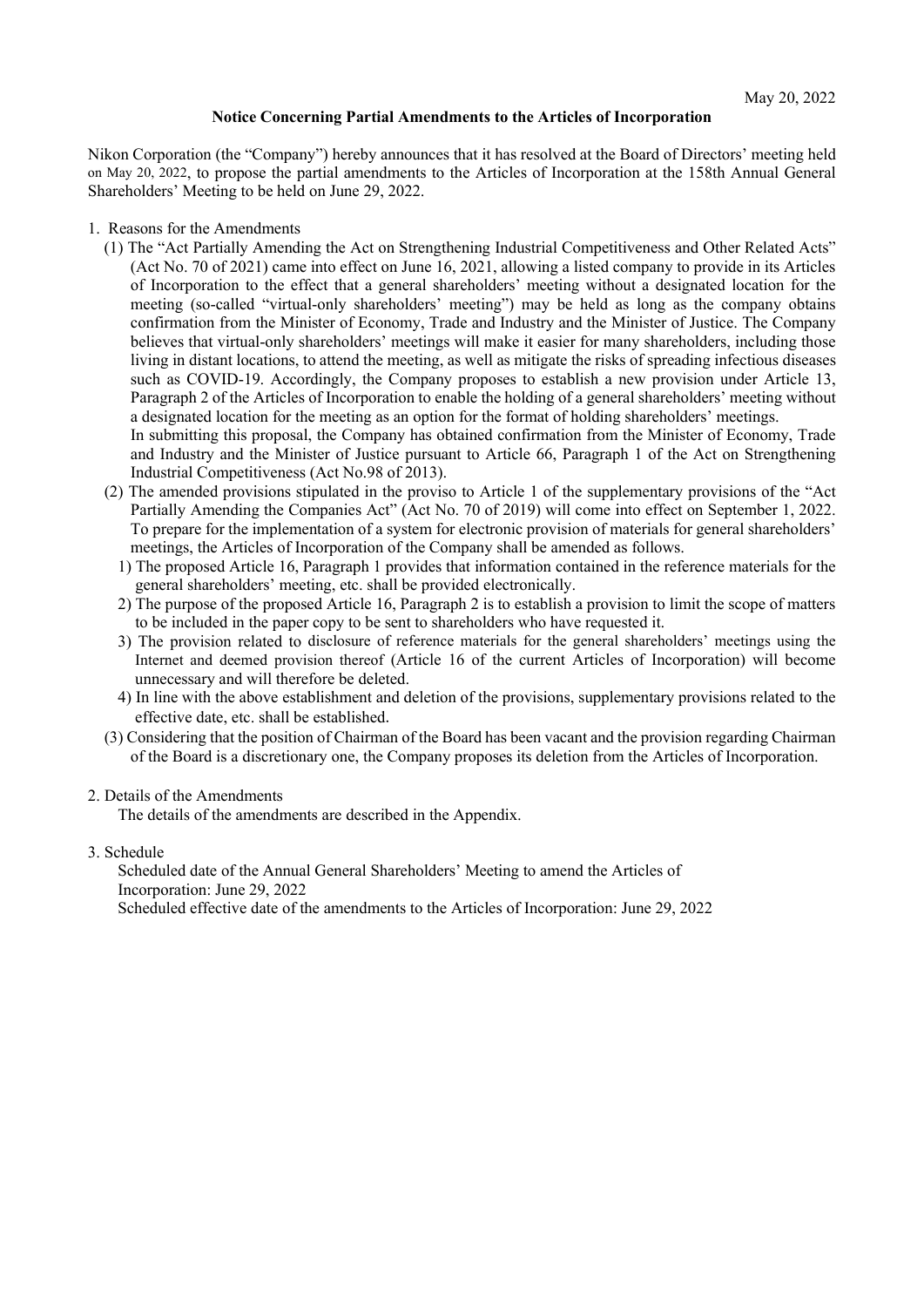| (Amendments are underlined.)                                                                                                                                                                                                                                                                                                                                                                                                                                                                                                                           |                                                                                                                                                                                                                                                                                                                                                                                                                                                                                                                                                                   |
|--------------------------------------------------------------------------------------------------------------------------------------------------------------------------------------------------------------------------------------------------------------------------------------------------------------------------------------------------------------------------------------------------------------------------------------------------------------------------------------------------------------------------------------------------------|-------------------------------------------------------------------------------------------------------------------------------------------------------------------------------------------------------------------------------------------------------------------------------------------------------------------------------------------------------------------------------------------------------------------------------------------------------------------------------------------------------------------------------------------------------------------|
| <b>Current Articles of Incorporation</b>                                                                                                                                                                                                                                                                                                                                                                                                                                                                                                               | <b>Proposed Amendments</b>                                                                                                                                                                                                                                                                                                                                                                                                                                                                                                                                        |
| Article 1 – Article 12 (Omitted)<br>(Convocation)<br>Article 13 (Omitted)<br>(New)                                                                                                                                                                                                                                                                                                                                                                                                                                                                     | Article 1 – Article 12 (Unchanged)<br>(Convocation)<br>Article 13 (Unchanged)<br>2. The Company may hold a General<br>Shareholders' Meeting without a<br>designated location for the meeting.                                                                                                                                                                                                                                                                                                                                                                     |
| Article 14 – Article 15 (Omitted)                                                                                                                                                                                                                                                                                                                                                                                                                                                                                                                      | Article 14 – Article 15 (Unchanged)                                                                                                                                                                                                                                                                                                                                                                                                                                                                                                                               |
| (Disclosure of Reference Materials for the General<br>Shareholders' Meetings Using the Internet and<br>Deemed Provision Thereof)<br>Article 16 When convening the General<br>Shareholders' Meeting, the Company<br>may be deemed to have provided<br>shareholders with information to be<br>described or indicated in reference<br>materials for the General<br>Shareholders' Meeting, business<br>reports and non-consolidated and<br>consolidated financial statements, if<br>disclosed using the Internet in<br>accordance with Ministry of Justice | (Deleted)                                                                                                                                                                                                                                                                                                                                                                                                                                                                                                                                                         |
| Ordinance.<br>(New)                                                                                                                                                                                                                                                                                                                                                                                                                                                                                                                                    | (Measures for Electronic Provision, etc.)<br>Article 16<br>When convening the General<br>Shareholders' Meeting, the Company<br>shall provide information contained in<br>reference materials for the General<br>Shareholders' Meeting, etc.<br>electronically.<br>2. Among the matters to be provided<br>electronically, the Company may choose<br>not to include all or part of the matters<br>stipulated in the Ministry of Justice<br>Ordinance in the paper copy to be sent to<br>shareholders who have requested it by the<br>record date for voting rights. |
| Article 17 - Article 22 (Omitted)                                                                                                                                                                                                                                                                                                                                                                                                                                                                                                                      | Article 17 - Article 22 (Unchanged)                                                                                                                                                                                                                                                                                                                                                                                                                                                                                                                               |
| (Representative Directors and Directors with<br><b>Executive Power)</b><br>Article 23<br>The Board of Directors may elect one (1)<br>Chairman of the Board from among<br>Directors who are not Audit and<br><b>Supervisory Committee Members when</b><br>necessary by resolution.                                                                                                                                                                                                                                                                      | (Representative Directors)<br>(Deleted)                                                                                                                                                                                                                                                                                                                                                                                                                                                                                                                           |
| 2. Representative Directors shall be elected<br>by resolution of the Board of Directors.<br>3. Representative Directors shall carry out<br>the business of the Company in<br>accordance with the resolutions of the<br>Board of Directors.<br>Article 24 – Article 34 (Omitted)                                                                                                                                                                                                                                                                        | Article 23<br>Representative Directors shall be elected<br>by resolution of the Board of Directors.<br>2. Representative Directors shall carry out<br>the business of the Company in<br>accordance with the resolutions of the<br>Board of Directors.<br>Article 24 – Article 34 (Unchanged)                                                                                                                                                                                                                                                                      |